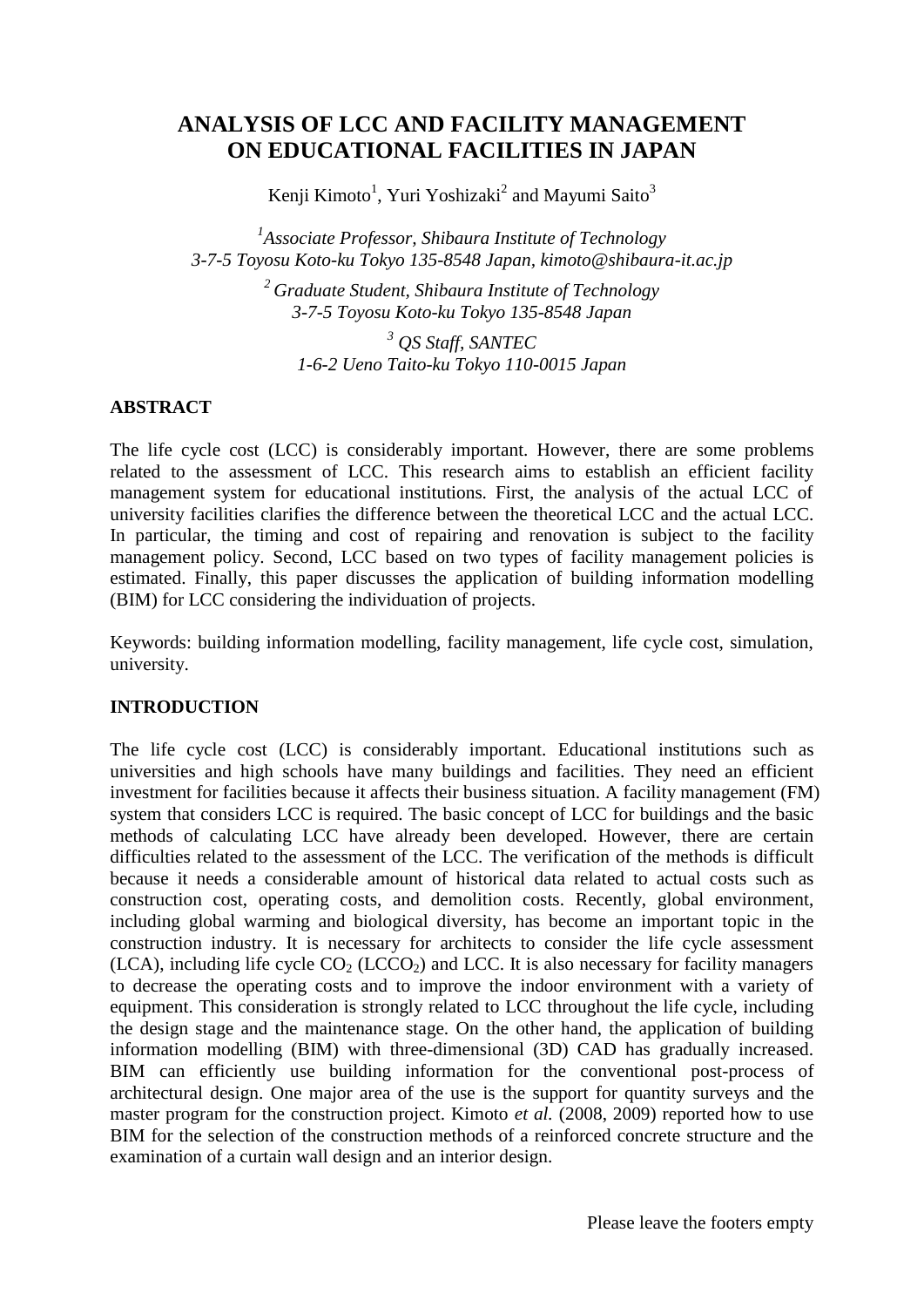### **AIM AND RESEARCH METHODS**

This research aims to establish an efficient facility management system for educational institutions such as universities and high schools. First, it analyses the actual LCC of educational facilities and clarifies the characteristics of each cost. Second, it clarifies the difference between the theoretical LCC and the actual LCC. This study also examines the revision system of LCC with the actual data. Finally, this paper discusses the application of BIM for facility management considering LCC.

#### **Breakdown of Life Cycle Cost**

Figure 1 shows a breakdown of the LCC considered in this research. The analysis of LCC such as the comparison among campuses and buildings is based on this breakdown. It is important for architects and facility managers to understand the actual characteristics of each cost.



**Figure 1**: Breakdown of Life Cycle Cost

### **Outline of University Facilities**

This research is aimed at educational facilities in Japan. Table 1 shows the outline of university campuses for the analysis of LCC. They belong to the same educational foundation. There are three university campuses and two junior high and high school campuses. The A4 campus is the renovated campus of the A1 campus. All campuses are located in Tokyo and the neighbouring cities in Japan.

| Campus                                  | A1            | A <sub>2</sub>   | A <sub>3</sub> | A4           | B1            | B <sub>2</sub>                                       |
|-----------------------------------------|---------------|------------------|----------------|--------------|---------------|------------------------------------------------------|
| <b>Division</b>                         | University    | University       | University     | University   | High school   | Junior high school Junior high school<br>High school |
| School ground product (m <sup>2</sup> ) | 7.500         | 170.700          | 30,000         | 2.600        | 10.000        | 43.300                                               |
| Total floor area (m <sup>2</sup> )      | 9.100         | 50.300           | 61.270         | 12.800       | 10.800        | 15,400                                               |
| Number of teachers                      |               | 123              | 144            | 11           | 72            | 92                                                   |
| Number of staff                         |               | 27               | 111            | 8            | 15            | 10                                                   |
| Number of students                      |               | 4.288            | 3.150          | 167          | 1.051         | 1.348                                                |
| Number of buildings                     | $A1-1 \sim 8$ | $A2 - 1 \sim 25$ | $A3 - 1 - 2$   | $A4-1$       | $B1-1 \sim 6$ | $B2 - 1 \sim 14$                                     |
|                                         | 8             | 25               |                |              | 6             | 14                                                   |
| Number of total buildings               | 56            |                  |                |              |               |                                                      |
| Period                                  | $1943 - 2006$ | 1966-Present     | 2006-Present   | 2009-Present | 1982-Present  | 1980-Present                                         |

**Table 1**: Outline of University Campuses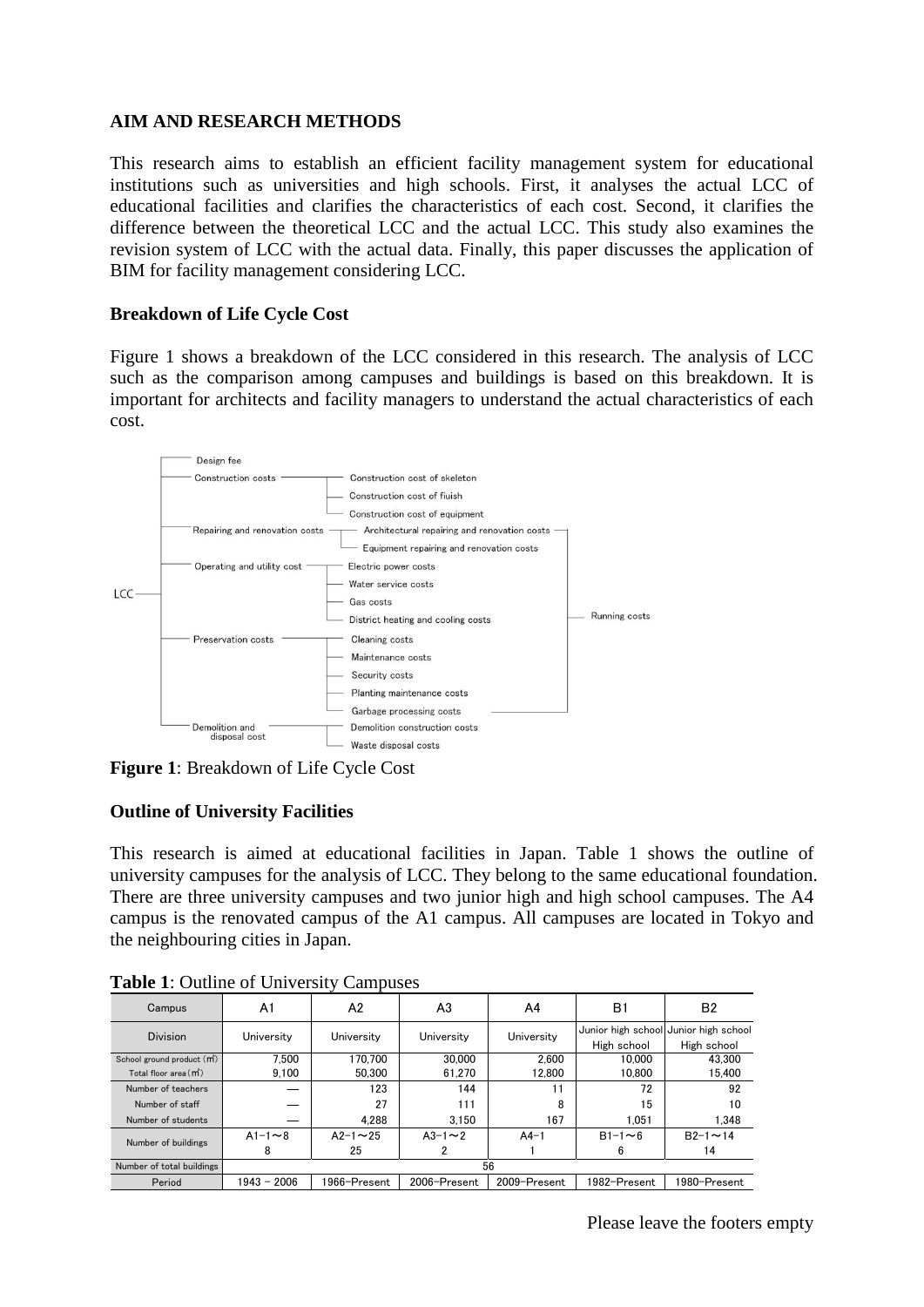### **ANALYSIS OF LIFE CYCLE COST AT UNIVERSITY FACILITY**

#### **Construction Cost**

The left graph in Figure 2 shows a transition of the construction cost of the main buildings in forty years. After 2000, the ratio of equipment to the construction cost is almost 30%.The right graph shows a transition of the construction cost per unit total floor area of a building whose area is larger than  $1,000 \text{ m}^2$ . The unit cost has increased in the past thirty years. In particular, the cost of the steel structure meets a regression line. The initial costs—design fee and construction cost—are relatively easy for owners to understand.



**Figure 2**: Details of Construction Cost (Left) and Construction Cost per Unit Total Floor Area

### **Operating and Utility Costs**

Figure 3 shows the operating and the utility costs for the total floor area  $(m<sup>2</sup>)$  of the four campuses. These costs are relatively constant. The costs of A3 are different from those of the others because of the equipment. The costs of A3 declined for the second consecutive year to approximately 4,800 (yen/m<sup>2</sup>), down 5% from the previous year because of the energy saving efforts, especially the energy saving related to cooling.



**Figure 3**: Transition (2004–2008) of Operating and Utility Costs per Unit Total Floor Area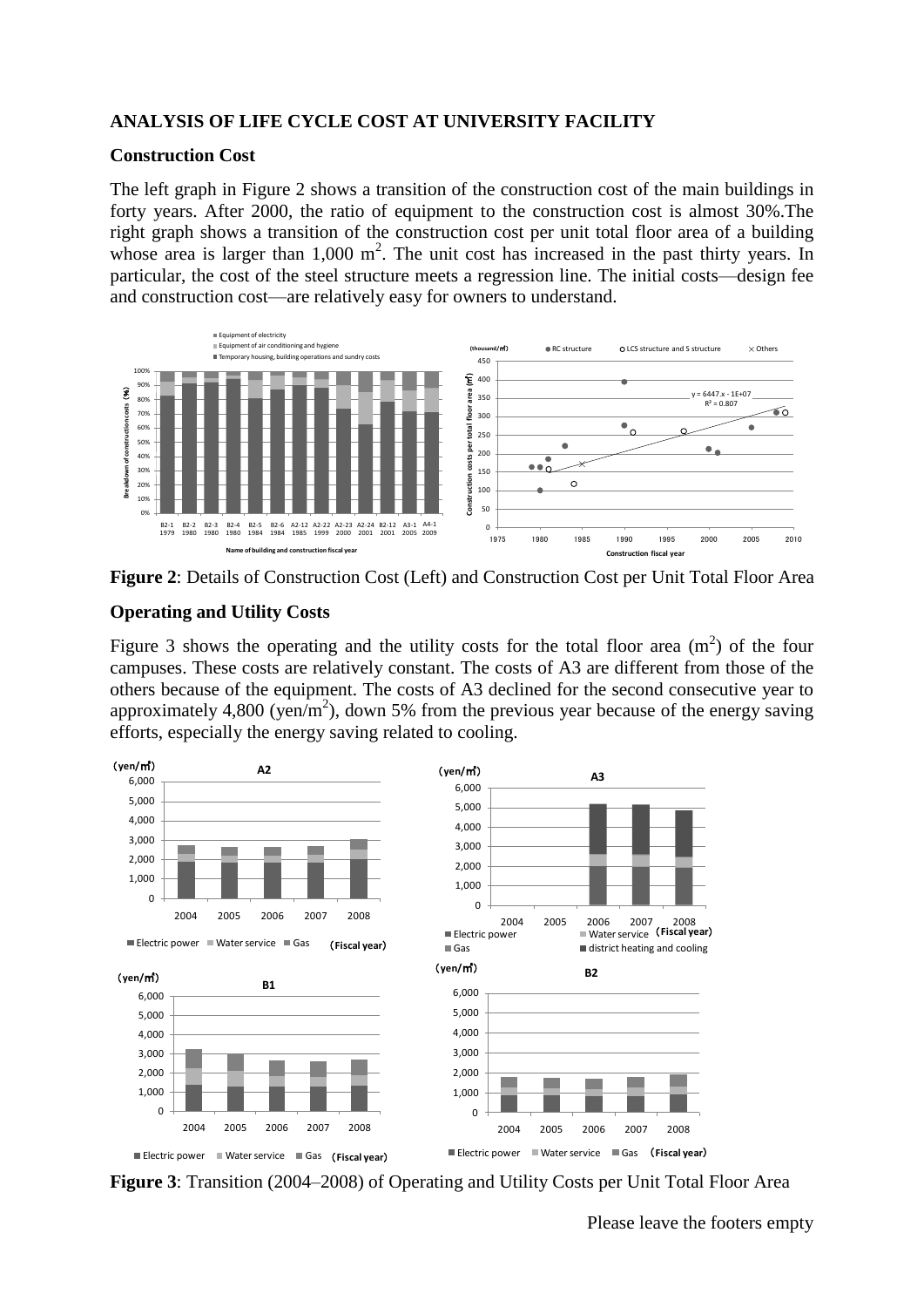### **Preservation Cost**

Figure 4 shows the preservation cost for the total floor area  $(m<sup>2</sup>)$  of the four campuses. As in the case of the operating and utility costs, the preservation cost is relatively constant and similar; however, the preservation cost of A3 is considerably high because of the high maintenance cost. Most of the buildings in A2, B1, and B2 are 4-storey buildings. On the other hand, the main building of the A3 campus consists of three buildings with elevators and escalators: a 14-storey building, a 7-storey one, and a 6-storey one.



**Figure 4**: Transition (2004–2008) of Preservation Costs per Unit Total Floor Area

### **Repairing and Renovation Costs**

The upper left graph in figure 5 shows the average of the repairing and renovation costs of the buildings that mainly house classrooms, and the upper right graph in figure 5 shows the repairing and renovation costs of the buildings that mainly house the gymnasiums. In the same way, the lower left graph shows the costs in the case of buildings that mainly house warehouses, and the lower right graph shows the costs in the case of buildings that mainly house cafeterias. The repairing and renovation costs of classroom buildings in the 13th, 23rd, 32nd, 41st, 45th, and 55th years are considerable. On the other hand, the repairing and renovation costs of buildings that house gymnasiums are considerable in the 12nd, 17th, 24th, 29th, and 40th years. The intervals are irregular, and the costs vary. Line graphs in both figures show the accumulated repairing and renovation costs. The ratio of the accumulated repairing and renovation costs to the construction cost in the case of classroom building reached more than 90% in 27 years. That of the buildings that house gymnasiums reached less than 60% in 26 years. The difference in building use shows the different timing and costs of repairing and renovation.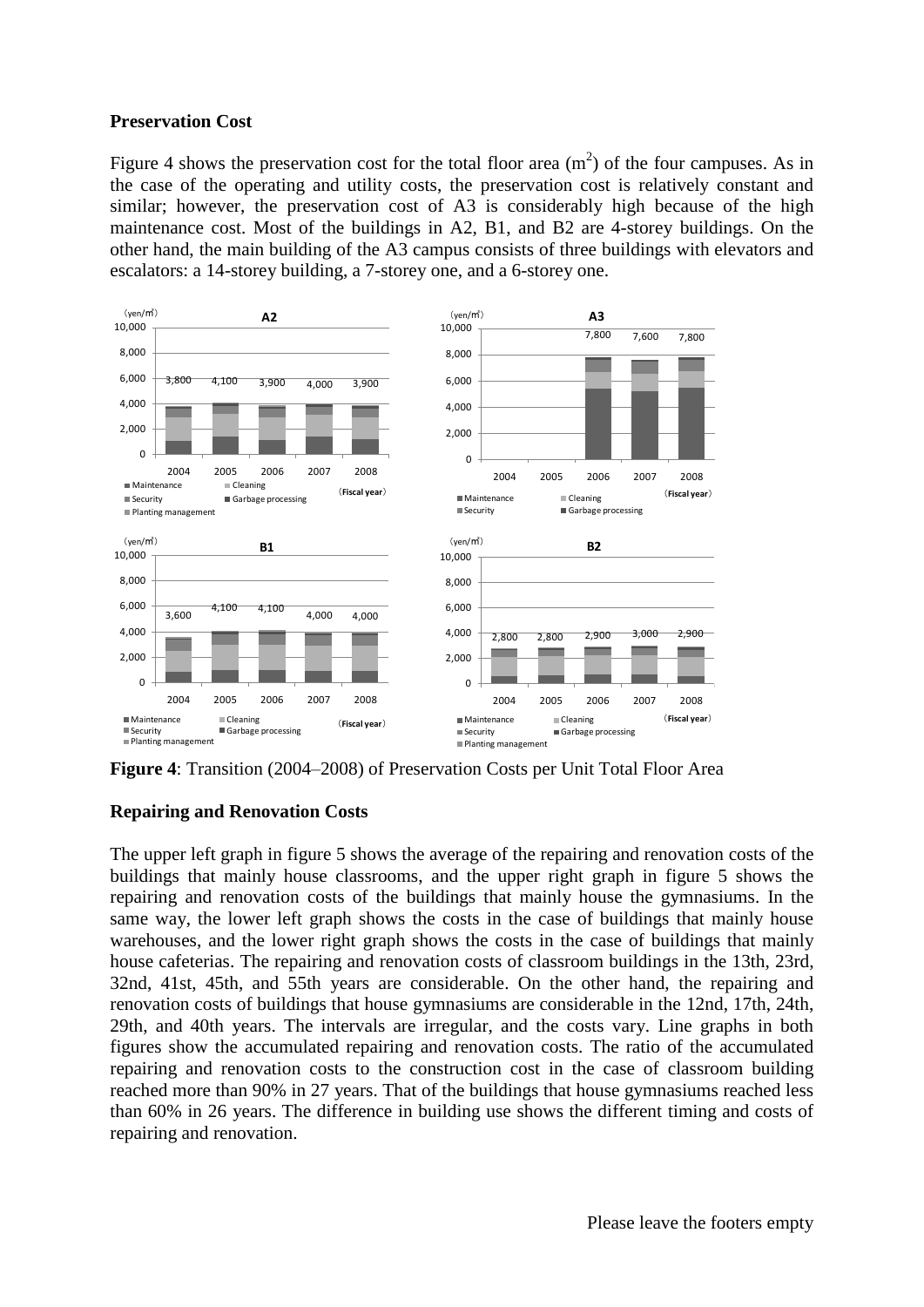

**Figure 5**: Repairing and Renovation Costs: Classroom Buildings (upper left), Gymnasium (upper right), Warehouse (lower left), and Cafeteria (lower right)



**Figure 6**: Breakdown of Repairing and Renovation Costs in the case of Classroom (left) and Gymnasium (right)

The left graph in figure 6 shows the details of the repairing and renovation costs of five classroom buildings, and the right graph in the figure shows those of six gymnasiums. These costs exhibit various ratios and no regularity. Therefore, it is important to understand the characteristics and conditions of each building for the prediction of the repairing and renovation costs.

#### **Demolition and Waste Disposal Cost**

The A1 campus had eight buildings and closed in 2006. The demolition and waste disposal cost of eight buildings in the A1 campus was approximately 3,950 yen per unit total floor area (m<sup>2</sup>). Moreover, asbestos elimination and contaminated soil treatment cost was almost 1,550 yen per unit total floor area  $(m^2)$ . Overall, the total demolition cost was 5,500 yen per unit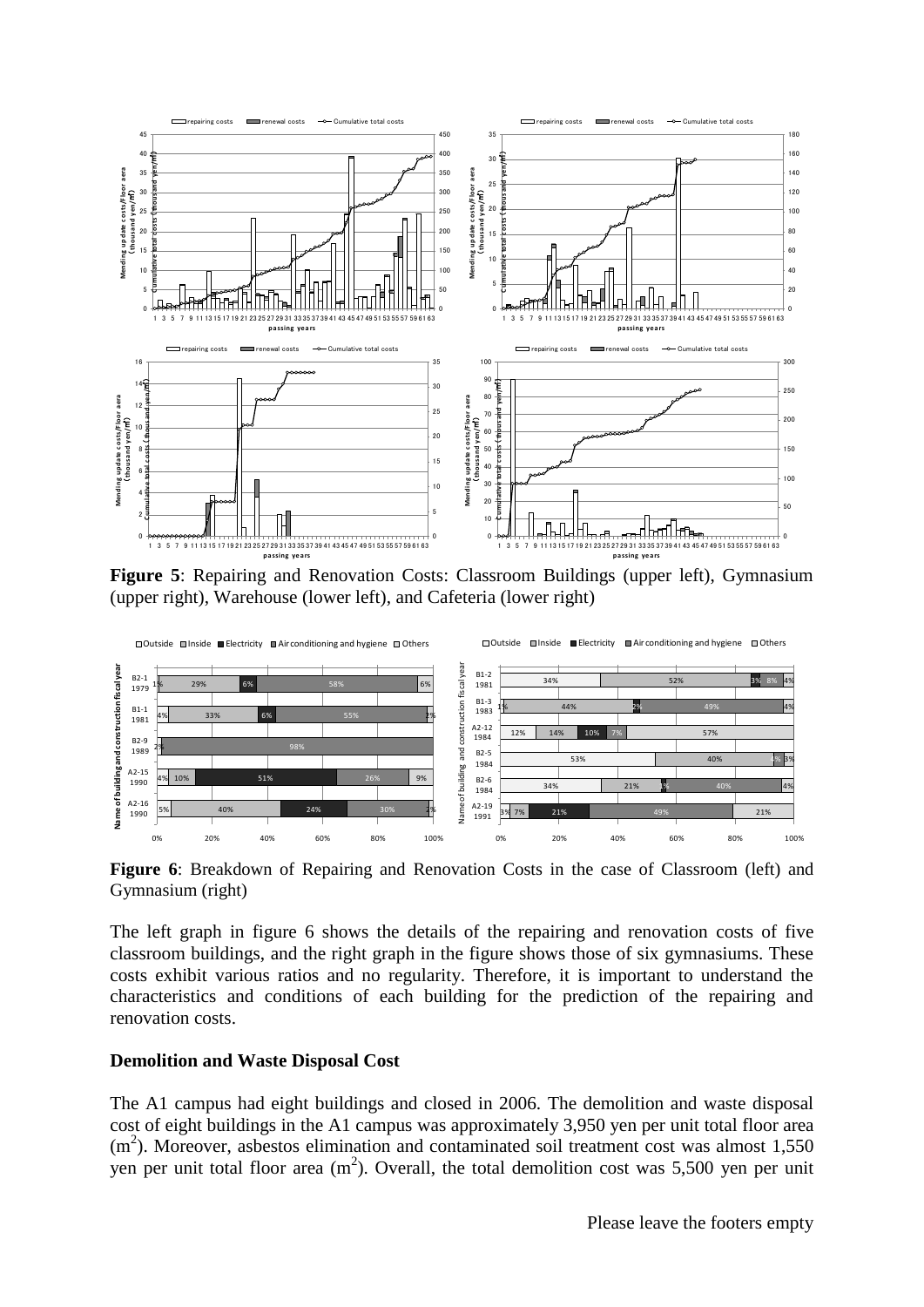total floor area. The open information reveals that the demolition cost except the waste disposal cost at that time varied between 4,000 and 9,000 yen per unit total floor area. The result is thought to be lower than the actual value because of the large size of the buildings.

#### **LIFE CYCLE COST PLANNING FOR UNIVERISTY FACILITY**

Seeley (1996) classified LCC into three types of payments: initial, annual, and periodic. As a result of the analysis of LCCs of university facilities, the construction cost and the design fee are considered to be the initial costs. The demolition cost, including the waste disposal cost, is not defined as an initial cost but considered a necessary cost in the life cycle of the project; hence, it is considered to be an initial expense in this study. These costs significantly depend on the specifications and volume of the building. Their influence on the LCC is limited because they are the initial expenses in each project. The prediction of initial costs is comparatively easy.

The operating and utility costs and the preservation costs are annual. They are almost uniform every year. However, in the case of the buildings in the A3 campus, the necessary cost depends on the specifications of the equipment. The influence of these costs on the LCC is large because they are annual expenses. Some three-dimensional simulation tools for the indoor environment have enhanced the accuracy of the prediction of the operating and the utility costs of the equipment. On the other hand, the repairing and renovation costs are irregular and not uniform. LCC planning normally assumes that the timing of this expenditure is a cycle. However, the analysis of actual data shows that the expenditure is extremely irregular. There are many differences between the plan and the result related to these costs. One difficulty in LCC planning is the prediction of these costs.



**Figure 7**: Repairing and Renovation Costs and Number of Construction in All Campuses

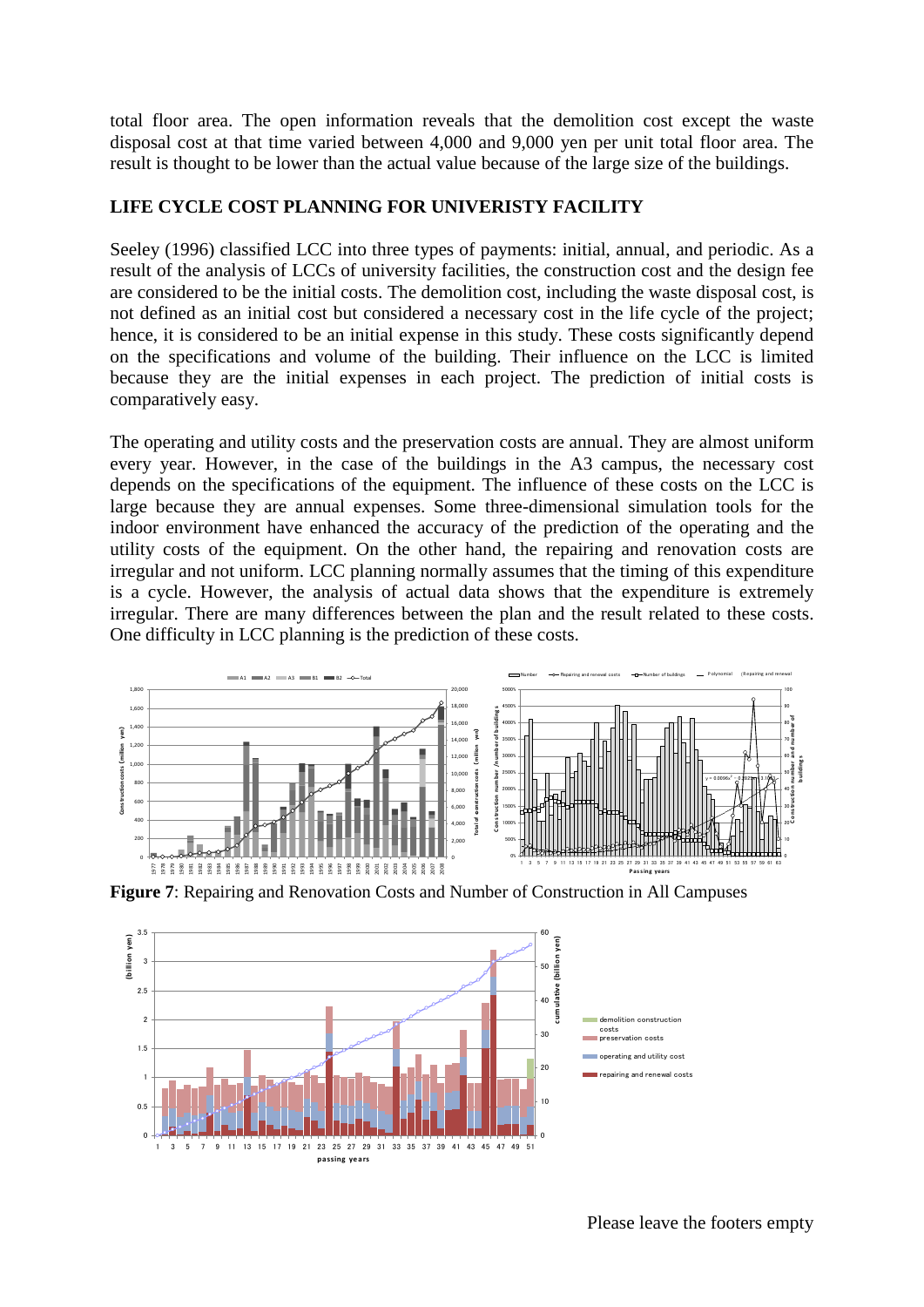

**Figure 8**: Prediction of Life Cycle Cost of A3 Campus Building

The left graph in Figure 7 shows the actual repairing and renovation costs per year in all campuses. The right graph in Figure 7 shows the number of the repairing and renovation in all campuses. From the viewpoint of university administration, the annual expenditure depends on the university operation policy. For instance, there are planned maintenances such as a scheduled maintenance and unplanned maintenances such as a conditioned-based maintenance. From another viewpoint, there is a policy that averages all expenditure per year. There is a policy that gathers the construction costs in specific years. The actual cost in Figure 7 is classified into a conditioned-based FM policy.

The upper graph in Figure 8 shows a simulation of LCC except the initial costs in the A3 campus, on the basis of a conditioned-based FM policy with the result for the case of classroom buildings. However, the actual expenditure is subject to the university operation policy and the condition of the other buildings. The coordination of the repairing and renovation costs is unavoidable under the policy. In this situation, the detailed plan such as the upper graph in Figure 8 is not effective. For instance, the lower one in Figure 8 is a simulation based on an FM policy considering the annual coordination of expenditure. The repairing and renovation costs in the simulation are averaged for every five years.

## **PREPARATORY RESEARCH OF BIM FOR FACILITY MANAGEMENT**

## **LCC Planning and BIM**

LCC analysis in this research shows that the actual results of the repairing and renovation costs vary in timing and scale, and those of the individuation of projects has a large influence on the LCC. In order to realize the detailed LCC Planning, a BIM based on the individual building information will be effective.

Figure 9 shows the building information model of the A3 campus: skeleton (upper left) and completed (upper right). All structural members and finishing of the building elements can be described in the BIM. They are tied to the information for LCC planning with respect to their quantity, their specification, and their timing of each cost.

Figure 9 also shows a detailed model of a classroom in the A3 campus (lower left) and the related information, including components, building elements, attributes, and the quantity per component with BIM (lower right).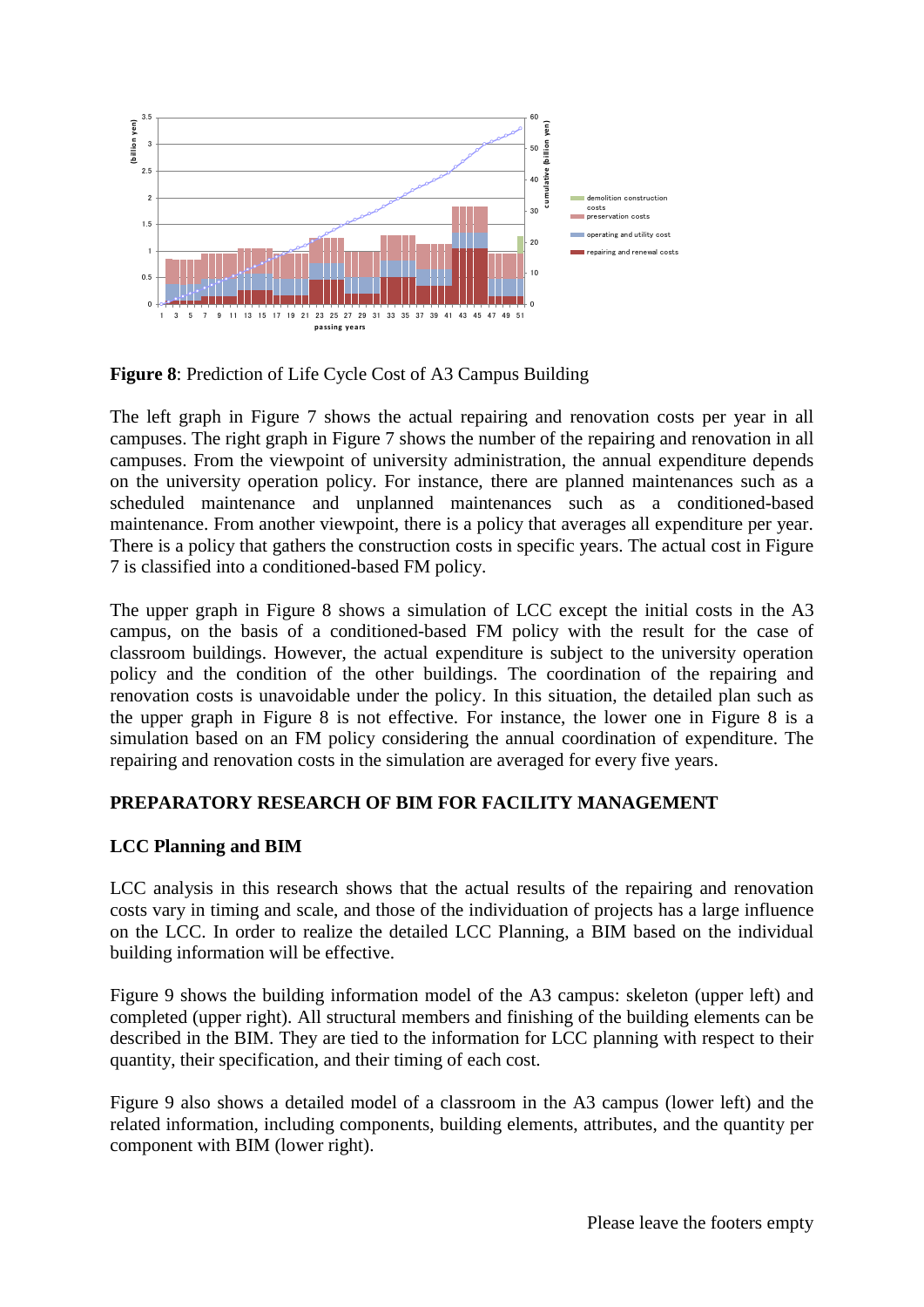

**Figure 9**: A3 Campus: Skeleton (Upper left) and Completed (Upper right) A classroom in the A3 campus (Lower left) and its quantity (Lower right)

### **CONCLUSIONS**

This research aims to establish an efficient facility management system for educational institutions such as universities and high schools. First, this research analyses the actual LCC of educational facilities in Japan and clarifies the characteristics of each cost. The LCC analysis shows that the costs are classified into three categories: one time, annual, and irregular.

*Construction Cost.* After 2000, the ratio of equipment to the construction cost has reached almost 30%. The construction cost per unit total floor area of a building has increased in the past 30 years. The initial costs, including the construction cost, are relatively easy for owners to understand.

*Operating and Utility Costs*. These are relatively constant. The costs of the A3 campus are different from those of the other campuses because of the equipment. The costs declined for the second consecutive year, down 5% from the previous year because of the energy-saving efforts.

*Preservation Costs*. As in the case of the operating and utility costs, the preservation costs are relatively constant and similar, but the cost of the A3 campus stands out because of the maintenance cost. The main building in the A3 campus consists of three sub-buildings with elevators and escalators.

*Repairing and Renovation Costs*. The intervals are irregular, and the costs vary. There is no regularity. Therefore, it is important to understand the characteristics and conditions of each building for the prediction of the repairing and renovation costs.

*Demolition and Waste Disposal Costs*. There is an insufficient amount of data, particularly for large buildings.

Secondly, this research clarifies the difference between the theoretical LCC and the actual LCC. It also examines the revision system of LCC with actual data. LCC planning normally assumes that the timing of repairing and renovation costs is a cycle. However, the analysis of actual data shows that it is extremely irregular. One difficulty in LCC planning is the prediction of these costs. From the viewpoint of university administration, the annual